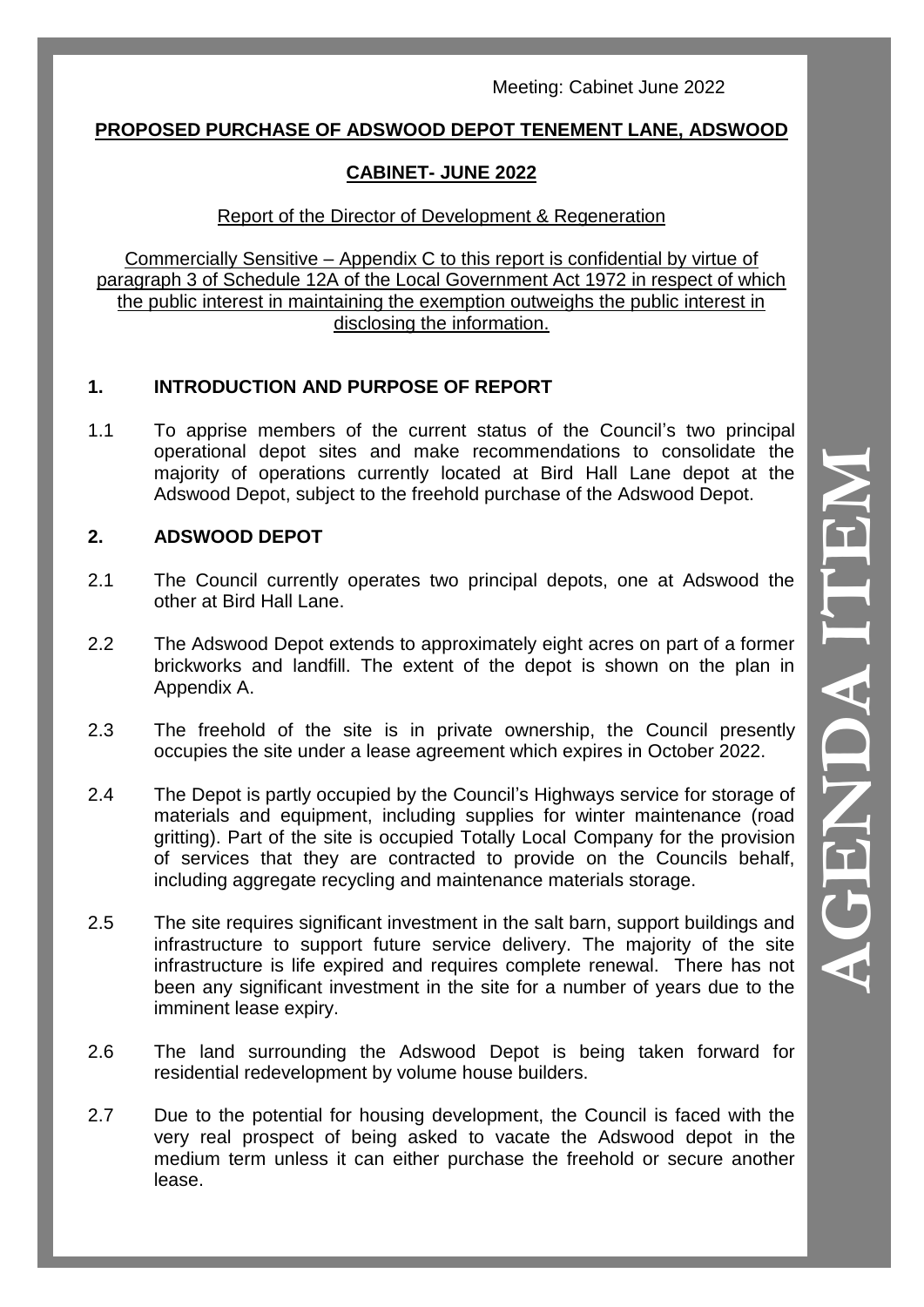2.8 The Council does not have any alternative sites within its portfolio to transfer the Adswood operations to. Acquiring or leasing an alternative to maintain these services will be extremely costly, due to the scarcity of industrial land within the borough.

#### **3. ADSWOOD LEASE POSITION**

- 3.1 The Council presently has a lease from a private freeholder, the current lease was for a term of 25 years from 10 October 1997, this is due to expire on 10 October 2022.
- 3.2 The current rent payable by the Council is £120,000 per annum. The rent is paid by the Council whilst Totally Local Company is responsible for most other outgoings such as rates and utilities.
- 3.3 The landlords have proposed a new lease with a starting rent of £170,000 with upward only index linked rent reviews.
- 3.4 Whilst the lease is currently within the security of tenure provisions of the Landlord & Tenant Act 1954, potentially providing the Council with security of tenure at renewal this will cease to be the case if the landlord seeks to redevelop for alternative use in the future.
- 3.5 Given the strategic importance of the Depot to the Council, attempts were made in 2019 to secure a new lease but discussions faltered when the Landlord wished to explore a proposal for a large residential development to include the Depot and a larger parcel to the North.
- 3.6 The house builder's subsequent site investigation in 2021 however revealed landfill remediation costs for the Depot were higher than the rest of the proposed development and withdrew from the Depot area.
- 3.7 Despite the house builder's withdrawal, we understand there are other housing developers expressing interest in the Depot. Given another house builder is pursuing planning for housing immediately to the East off Midland Road, Bramhall which involves the remediation of similarly contaminated landfill, it is considered that the Depot is a potential housing site.

#### **4. BIRD HALL LANE DEPOT & OFFICES**

- 4.1 The Bird Hall Lane Depot and Enterprise House is a site of approximately 7 acres, within the Councils ownership, the boundaries are shown on the plan at Appendix B.
- 4.2 Current occupiers are Council services including Aids & Adaptations, Pest Control/ Hygiene Action and Totally Local Company.
- 4.3 Relocation options are currently being assessed for the office accommodation located in Enterprise House and progressed for these services, however all of the open storage and storage/ workshop requirements must be re-provided at Adswood Depot.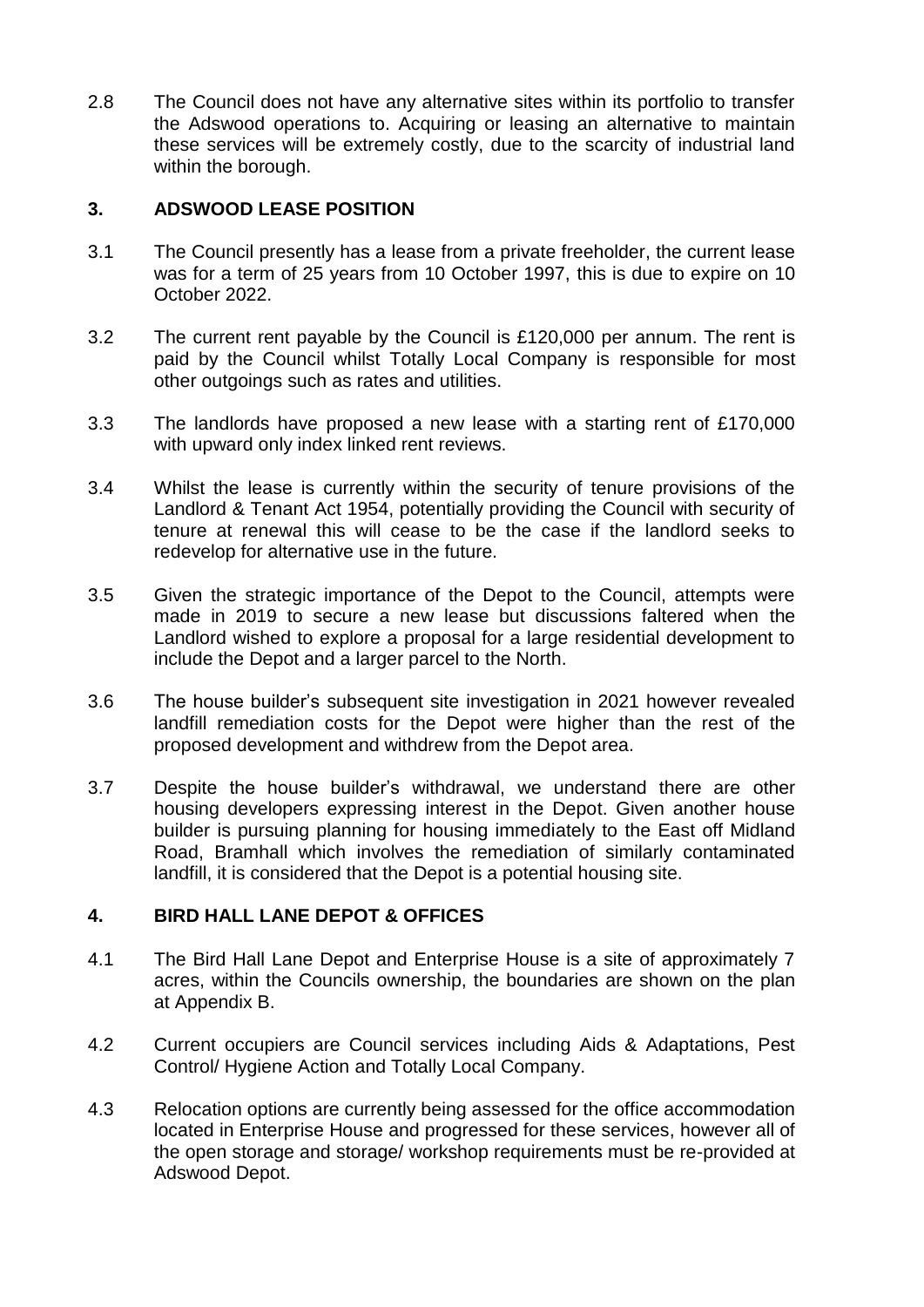- 4.4 The future Cheadle Eco Business Park is to be on the site of the current Bird Hall Lane depot.
- 4.5 The property is an employment site of approximately 7 acres, the extent of which is shown on the plan in Appendix B...
- 4.6 The site has been identified for several years as a strategic redevelopment opportunity. The Birdhall Lane site is under-utilised, has dated property infrastructure, and is poorly and inefficiently configured resulting in an opportunity to maximise its' operational and employment output and support clean growth.
- 4.7 Following a successful Town Fund Investment Plan, in May 2021 the Town Board's project confirmation process allocated £4.44m of the overall £13.9m awarded to the Cheadle Town Fund. This funding is subject to a summary business Plan which was submitted to DHLUC in March 2022. Feedback is expected this summer. The project seeks to help achieve the economic objectives of employment generation through delivering jobs on the site and to deliver achieve high environmental performance and the use of green technology.
- 4.8 The Council intend to redevelop the Bird Hall Lane site into a modern business park scheme which aims to demonstrate marketing leading high environmental technologies and performance, alongside job creation, economic growth and amenity improvements to the surrounding area.
- 4.9 Additionally, is it proposed a package of measures to improve local walking and cycling and highways will be included. These measures are currently being scoped by the Highways service.

#### **5. CONCLUSION AND NEXT STEPS**

- 5.1 The purchase of Adswood Depot will allow the Council to undertake a redesign of the site and make the investment required in site infrastructure to ensure the site is capable of supporting service delivery.
- 5.2 Additionally, the purchase of Adswood will enable the relocation of the various, stores, workshops and other facilities from Bird Hall lane depot, which will enable vacant possession of the site for the planned redevelopment.
- 5.3 It is proposed to purchase the freehold of the Adswood Depot on the terms outlined in confidential Appendix C subject to Cabinet approval.
- 5.4 This purchase will also allow the Council to bring forward an investment proposal to allow for the relocation of SMBC and TLC services from Birdhall Lane, whilst undertaking pre-acquisition due diligence.